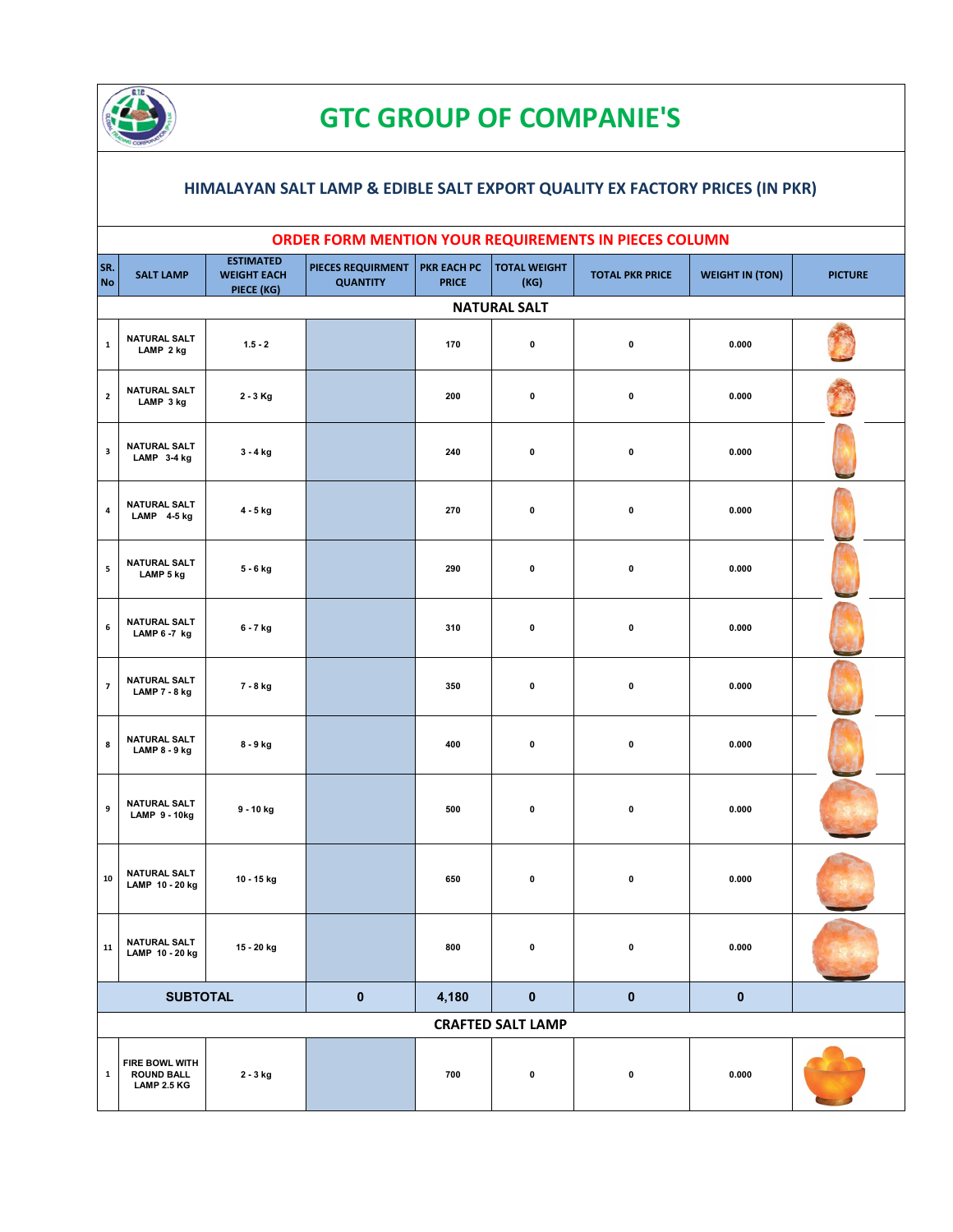| $\mathbf{2}$   | FIRE BOWL WITH<br><b>HEART LAMP 2.5</b><br>КG       | 2 - 3 kg             | 700   | 0         | $\pmb{0}$   | 0.000 |                |
|----------------|-----------------------------------------------------|----------------------|-------|-----------|-------------|-------|----------------|
| $\mathbf{3}$   | FIRE BOWL WITH<br><b>SALT CHUNKS</b><br>LAMP 2.5 KG | 2 - 3 kg             | 700   | 0         | $\mathbf 0$ | 0.000 |                |
| $\pmb{4}$      | <b>HEART LAMP 2-3</b><br>kg                         | 2 - 3 kg             | 700   | $\pmb{0}$ | $\pmb{0}$   | 0.000 |                |
| ${\bf 5}$      | <b>LEAVE SALT</b><br>LAMP 2.5 KG                    | 2 - 3 kg             | 700   | 0         | $\mathbf 0$ | 0.000 |                |
| $\,$ 6         | <b>ROUND SALT</b><br>LAMP 2.8 KG                    | 2 - 3 kg             | 700   | 0         | $\pmb{0}$   | 0.000 |                |
| $\overline{7}$ | Flower 3 Kg                                         | 2 - 3 kg             | 700   | 0         | $\pmb{0}$   | 0.000 |                |
| 8              | <b>CROSS</b>                                        | 2 - 3 kg             | 700   | 0         | $\pmb{0}$   | 0.000 |                |
| 9              | <b>AROMA LAMP</b>                                   | 2 - 3 kg             | 500   | 0         | $\pmb{0}$   | 0.000 |                |
| ${\bf 10}$     | <b>IRON BASKET</b><br><b>WITH CHUNKS</b>            | 2 - 3 kg             | 870   | $\pmb{0}$ | $\pmb{0}$   | 0.000 |                |
| ${\bf 11}$     | <b>PYMRID</b>                                       | 2 - 3 kg             | 800   | 0         | $\pmb{0}$   | 0.000 |                |
| $\bf 12$       | <b>WOODEN BASKET</b><br><b>WITH CHUNKS</b>          | 2 - 3 kg             | 1,100 | 0         | $\mathbf 0$ | 0.000 |                |
| 13             | <b>CRECENT MOON</b>                                 | $2$ - $3\, {\rm kg}$ | 700   | $\pmb{0}$ | $\pmb{0}$   | 0.000 | <u>- 12</u>    |
| ${\bf 14}$     | Detox Salt lamp                                     | 5-6 kg               | 1,500 | $\pmb{0}$ | $\pmb{0}$   | 0.000 |                |
| ${\bf 15}$     | Apple Salt Lamp                                     | 2 - 3 kg             | 1,000 | $\pmb{0}$ | $\mathbf 0$ | 0.000 |                |
| 16             | <b>FOOTBALL LAMP</b>                                | 2 - 3 kg             | 900   | $\pmb{0}$ | $\pmb{0}$   | 0.000 |                |
| $\bf 17$       | <b>DIAMOND SHAPE</b>                                | 2 - 3 kg             | 700   | $\pmb{0}$ | $\pmb{0}$   | 0.000 | <b>STARTED</b> |
| 18             | <b>CYLINDER SHAPE</b>                               | 2 - 3 kg             | 700   | 0         | $\pmb{0}$   | 0.000 |                |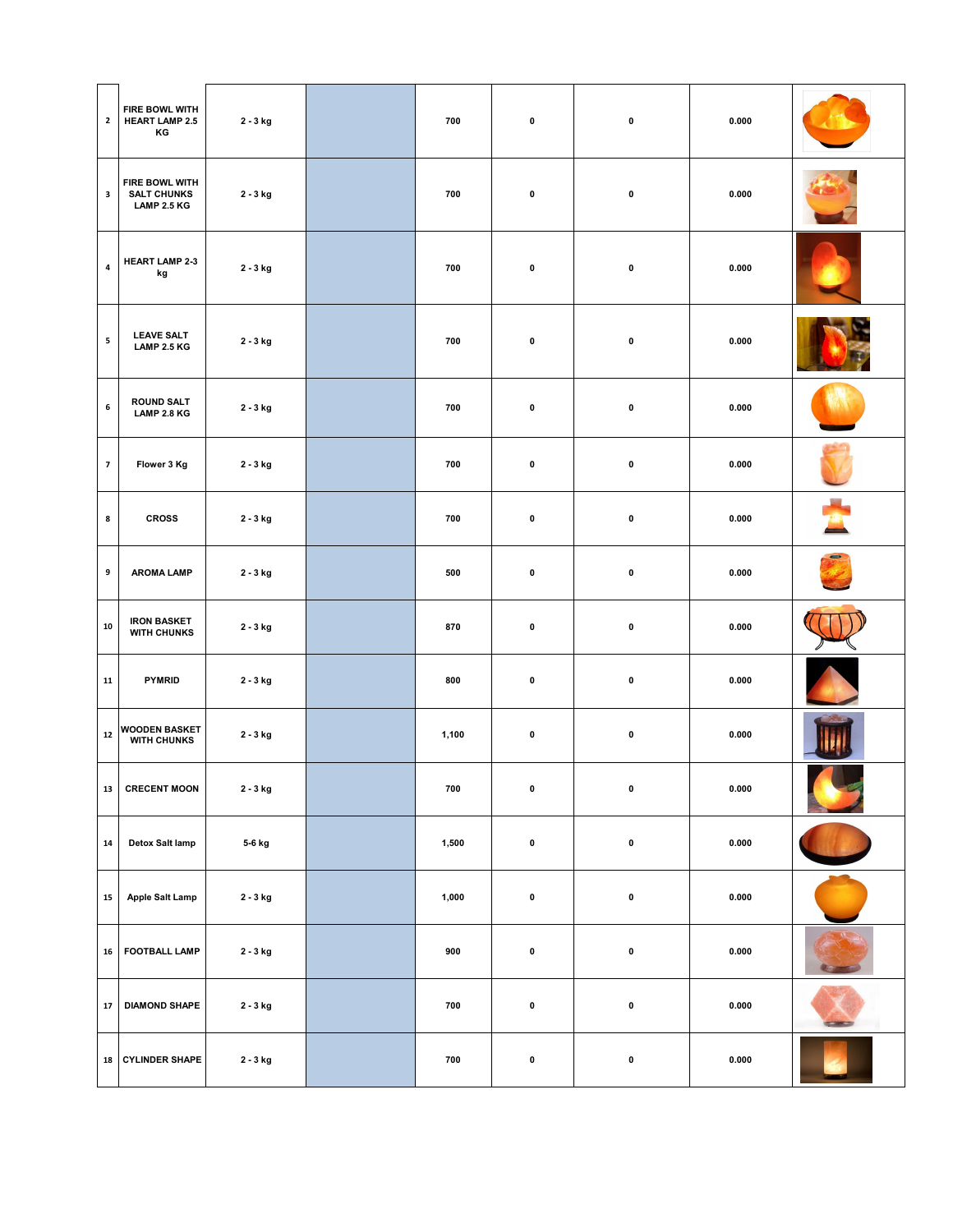|                 | 19 RECTANGLE LAMP                  | 2 - 3 kg |             | 800    | $\bf{0}$     | 0            | 0.000        |  |
|-----------------|------------------------------------|----------|-------------|--------|--------------|--------------|--------------|--|
| 20              | <b>DICE SHAPE</b><br><b>LAMPS</b>  | 2 - 3 kg |             | 800    | $\bf{0}$     | 0            | 0.000        |  |
| 21              | <b>CUBE DIAGNAL</b><br><b>BASE</b> | 2 - 3 kg |             | 840    | $\bf{0}$     | 0            | 0.000        |  |
| 22              | <b>BALL DIAGNAL</b><br>Lamp        | 5-6 kg   |             | 860    | 0            | $\mathbf 0$  | 0.000        |  |
| 23              | 3D Lamp                            | 2 - 3 kg |             | 900    | 0            | 0            | 0.000        |  |
| <b>SUBTOTAL</b> |                                    |          | $\mathbf 0$ | 18,570 | $\mathbf{0}$ | $\mathbf{0}$ | $\mathbf{0}$ |  |

| SR.<br><b>No</b>        | <b>SALT LAMP</b>                                            | <b>ESTIMATED</b><br><b>WEIGHT PER PIECE</b><br>(KG) | PIECES REQUIRMENT<br><b>QUANTITY</b> | USD/PAK<br><b>PRICE</b> | <b>TOTAL WEIGHT</b><br>(KG) | <b>Total USD/PAK PRICE</b> | <b>WEIGHT IN (TON)</b> | <b>PICTURE</b> |  |  |  |
|-------------------------|-------------------------------------------------------------|-----------------------------------------------------|--------------------------------------|-------------------------|-----------------------------|----------------------------|------------------------|----------------|--|--|--|
|                         | <b>Candle Holder</b>                                        |                                                     |                                      |                         |                             |                            |                        |                |  |  |  |
| $\mathbf 1$             | <b>NATURAL</b><br><b>CANDLE SALT</b><br><b>LAMP 1.40 KG</b> | $\mathbf{1}$                                        |                                      | 160                     | $\pmb{0}$                   | $\pmb{0}$                  | 0.00                   |                |  |  |  |
| $\overline{\mathbf{2}}$ | <b>HEART CANDLE</b><br>SALT LAMP 2 KG                       | $\mathbf{1}$                                        |                                      | 160                     | $\pmb{0}$                   | $\pmb{0}$                  | 0.00                   |                |  |  |  |
| $\overline{\mathbf{3}}$ | <b>SQUARE CANDLE</b><br>SALT LAMP 2 KG                      | $\mathbf{1}$                                        |                                      | 160                     | $\pmb{0}$                   | $\pmb{0}$                  | 0.00                   |                |  |  |  |
| $\overline{a}$          | <b>STAR CANDLE</b><br><b>SALT LAMP 2 KG</b>                 | $\mathbf{1}$                                        |                                      | 160                     | 0                           | $\pmb{0}$                  | 0.00                   |                |  |  |  |
| ${\bf 5}$               | <b>ROUND CANDLE</b><br>SALT LAMP 1.60<br>КG                 | $\mathbf{1}$                                        |                                      | 160                     | $\pmb{0}$                   | $\pmb{0}$                  | 0.00                   |                |  |  |  |
|                         | <b>SUBTOTAL</b>                                             |                                                     | $\mathbf 0$                          | 800                     | $\mathbf 0$                 | $\pmb{0}$                  | $\mathbf{0}$           |                |  |  |  |
|                         | <b>ANIMAL SALT LAMP</b>                                     |                                                     |                                      |                         |                             |                            |                        |                |  |  |  |
| $\mathbf 1$             | <b>DUCK SALT LAMP</b><br>2.8 KG                             | $2 - 3$ kg                                          |                                      | 800                     | $\pmb{0}$                   | $\pmb{0}$                  | 0.00                   |                |  |  |  |
| $\overline{\mathbf{2}}$ | <b>ELEPHNT SALT</b><br>LAMP 2.8 KG                          | 2 - 3 kg                                            |                                      | 800                     | $\pmb{0}$                   | $\pmb{0}$                  | 0.00                   |                |  |  |  |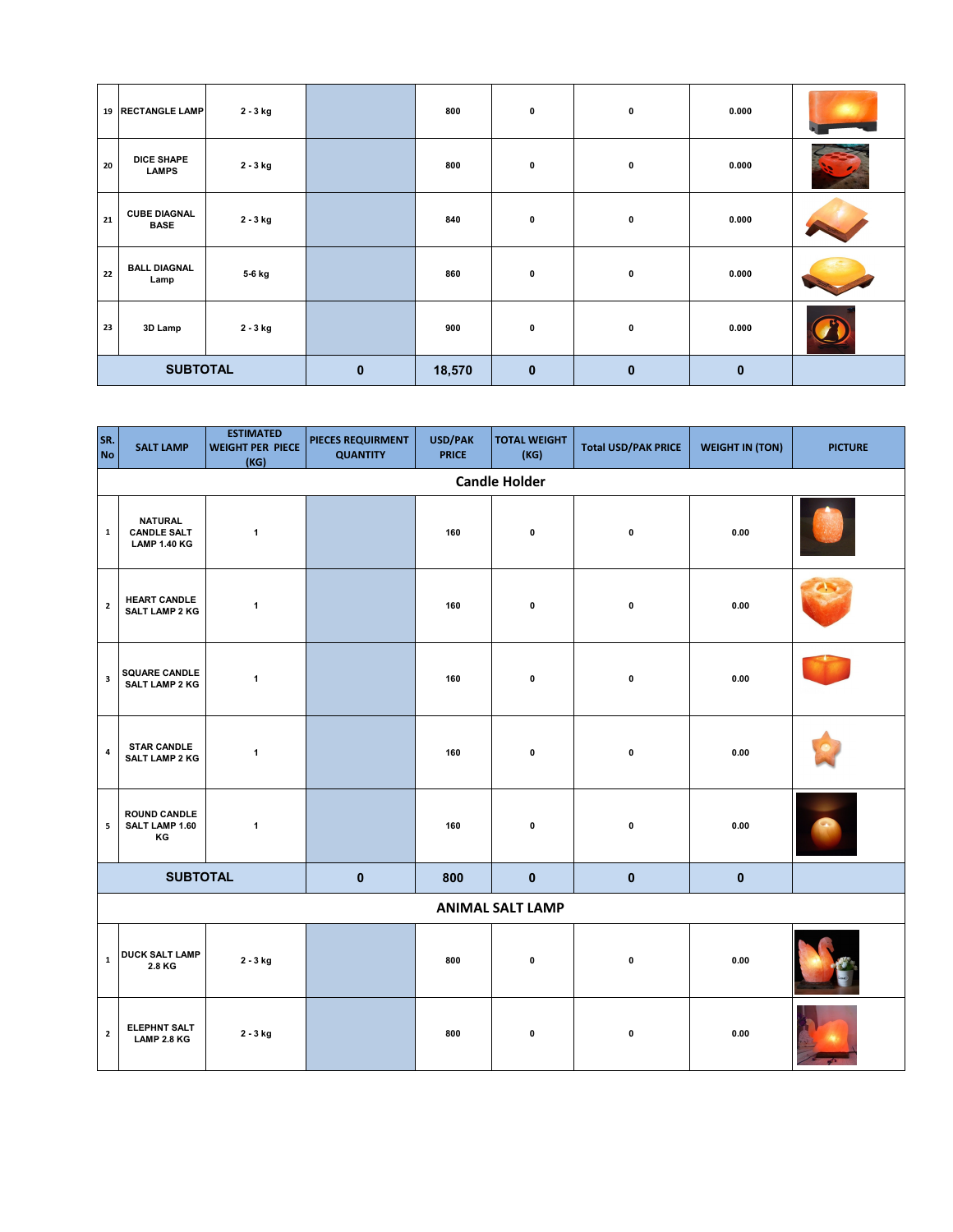| $\overline{\mathbf{3}}$ | ANGEL SALT<br>LAMP 2.8 KG                                    | 2 - 3 kg     |           | 800   | $\mathbf 0$               | $\mathbf 0$ | $0.00\,$ |  |
|-------------------------|--------------------------------------------------------------|--------------|-----------|-------|---------------------------|-------------|----------|--|
| $\pmb{4}$               | <b>RABBIT SALT</b><br>LAMP 2.8 KG                            | 2 - 3 kg     |           | 800   | $\mathbf 0$               | $\pmb{0}$   | 0.00     |  |
| 5                       | <b>Horse Lamp</b>                                            | 2 - 3 kg     |           | 800   | $\mathbf 0$               | $\pmb{0}$   | 0.00     |  |
| $\boldsymbol{6}$        | SINGLE FISH                                                  | 2 - 3 kg     |           | 800   | $\pmb{0}$                 | $\pmb{0}$   | 0.00     |  |
|                         | <b>SUBTOTAL</b>                                              |              | $\pmb{0}$ | 4,800 | $\mathbf 0$               | $\mathbf 0$ | $\bf{0}$ |  |
|                         |                                                              |              |           |       | <b>USB MINI SALT LAMP</b> |             |          |  |
| $\mathbf 1$             | USB ROUND SALT<br>LAMP 1 KG                                  | $\mathbf{1}$ |           | 280   | $\pmb{0}$                 | $\pmb{0}$   | 0.00     |  |
| $\mathbf{2}$            | <b>USB SCALE</b><br><b>DUMPLING SALT</b><br><b>LAMP 1 KG</b> | $\mathbf{1}$ |           | 280   | $\pmb{0}$                 | $\pmb{0}$   | 0.00     |  |
| $\mathbf{3}$            | <b>USB MINI</b><br><b>PYRAMID 1KG</b>                        | $\mathbf{1}$ |           | 280   | $\mathbf 0$               | $\mathbf 0$ | 0.00     |  |
| $\pmb{4}$               | USB MINI HUT<br><b>SHAPE 1KG</b>                             | $\mathbf{1}$ |           | 280   | $\mathbf 0$               | $\pmb{0}$   | 0.00     |  |
| ${\mathbf 5}$           | USB HEART SALT<br>LAMP 1 KG                                  | $\mathbf{1}$ |           | 280   | $\pmb{0}$                 | $\pmb{0}$   | 0.00     |  |
| $\boldsymbol{6}$        | STAR USB SALT<br><b>LAMP 1 KG</b>                            | $\mathbf{1}$ |           | 280   | $\mathbf 0$               | $\mathbf 0$ | 0.00     |  |
| $\overline{7}$          | <b>NATURAL USB</b><br><b>SALT LAMP</b>                       | $\mathbf{1}$ |           | 280   | 0                         | $\mathbf 0$ | 0.00     |  |
| $\bf8$                  | <b>CROSS USB SALT</b><br>LAMP 1 KG                           | $\mathbf{1}$ |           | 280   | 0                         | $\mathbf 0$ | 0.00     |  |
| 9                       | TREE USB SALT<br><b>LAMP 1 KG</b>                            | $\mathbf{1}$ |           | 280   | $\pmb{0}$                 | $\pmb{0}$   | 0.00     |  |
| 10                      | <b>USB SALT LAMP</b><br><b>DIAMOND 1 KG</b>                  | $\mathbf{1}$ |           | 280   | $\pmb{0}$                 | $\pmb{0}$   | 0.00     |  |
| 11                      | <b>USB FLOWER</b><br><b>SALT LAMP 1 KG</b>                   | $\mathbf{1}$ |           | 280   | $\pmb{0}$                 | $\pmb{0}$   | 0.00     |  |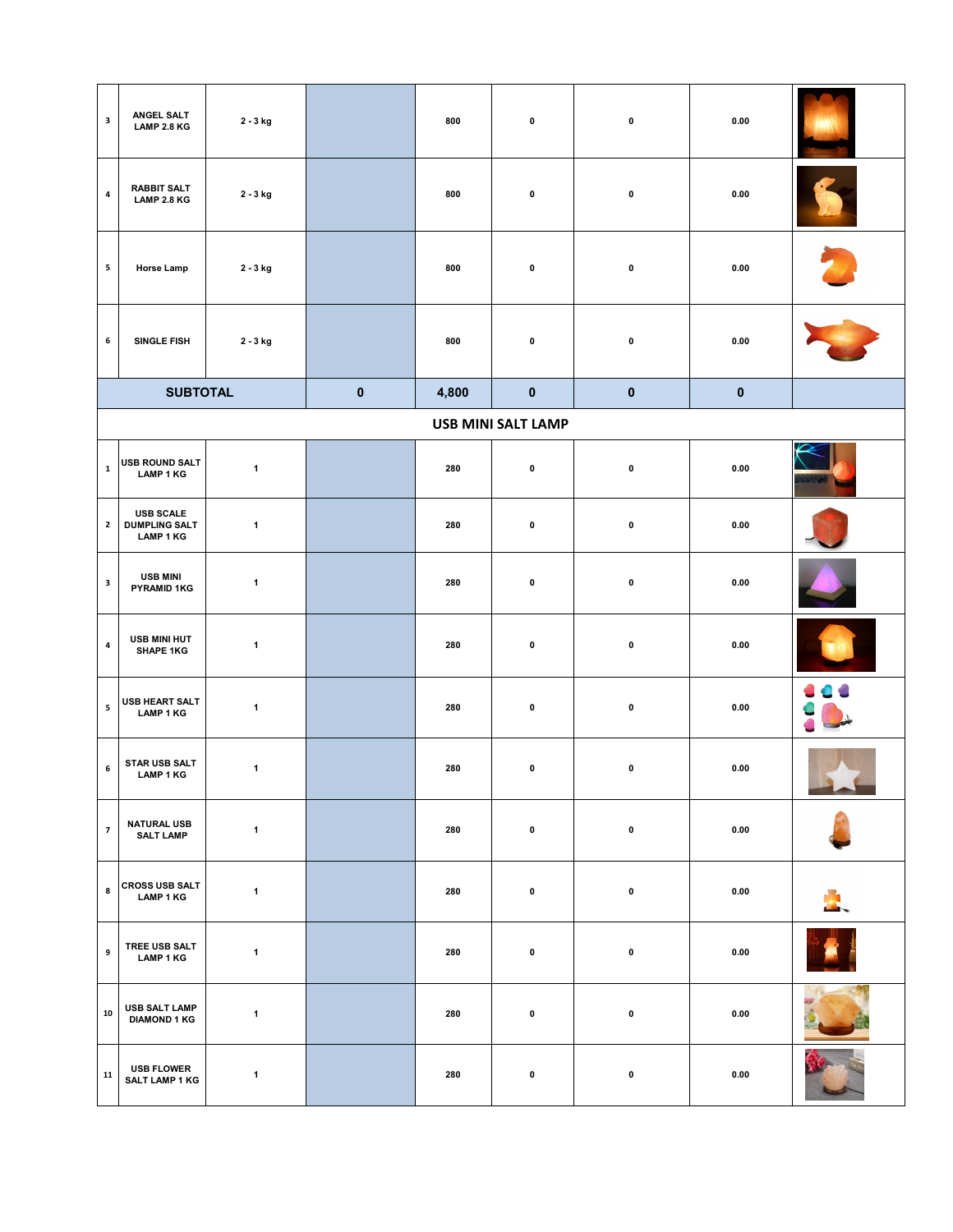| 12            | <b>NIGHT LIGHTS</b><br><b>NATURAL</b>        | $\mathbf{1}$ | 330 | $\pmb{0}$   | $\pmb{0}$ | 0.00       |           |
|---------------|----------------------------------------------|--------------|-----|-------------|-----------|------------|-----------|
| 13            | <b>NIGHT LIGHTS</b><br><b>CYLINDER</b>       | $\mathbf{1}$ | 330 | $\pmb{0}$   | $\pmb{0}$ | 0.00       |           |
| 14            | <b>NIGHT LIGHTS</b><br><b>LEAF</b>           | $\mathbf{1}$ | 330 | $\pmb{0}$   | $\pmb{0}$ | 0.00       |           |
| 15            | <b>NIGHT LIGHTS</b><br><b>OVAL</b>           | $\mathbf{1}$ | 330 | $\pmb{0}$   | $\pmb{0}$ | 0.00       |           |
| 16            | <b>Almond USB Mini</b><br>Lamp               | $\mathbf{1}$ | 280 | $\bf{0}$    | $\pmb{0}$ | 0.00       |           |
| 17            | Fancy USB Mini<br>Lamp                       | $\mathbf{1}$ | 280 | $\pmb{0}$   | 0         | 0.00       |           |
| 18            | Thin conical USB<br>mini Lamp                | $\mathbf{1}$ | 280 | $\pmb{0}$   | $\pmb{0}$ | 0.00       |           |
| 19            | Rose USB Mini<br>Lamp                        | $\mathbf{1}$ | 280 | $\pmb{0}$   | $\pmb{0}$ | 0.00       |           |
| 20            | <b>Thick Concial USB</b><br><b>Mini Lamp</b> | $\mathbf{1}$ | 280 | $\pmb{0}$   | $\pmb{0}$ | 0.00       |           |
| 21            | Ionic Flower USB<br><b>Mini Lamp</b>         | $\mathbf{1}$ | 280 | $\pmb{0}$   | $\pmb{0}$ | 0.00       |           |
| 22            | Flowery USB mini<br>Lamp                     | $\mathbf{1}$ | 280 | $\mathbf 0$ | $\pmb{0}$ | 0.00       |           |
| 23            | <b>Stairs USB Mini</b><br>Lamp               | $\mathbf{1}$ | 280 | $\pmb{0}$   | $\pmb{0}$ | $\bf 0.00$ | O I       |
| 24            | <b>Tear Drop USB</b><br>mini Lamp            | $\mathbf{1}$ | 280 | $\pmb{0}$   | $\pmb{0}$ | $\bf 0.00$ |           |
| 25            | Ionic Flower USB<br><b>Mini Lamp</b>         | $\mathbf{1}$ | 280 | $\pmb{0}$   | $\pmb{0}$ | 0.00       | O         |
| ${\bf 26}$    | Spiral USB Mini<br>Lamp                      | $\mathbf{1}$ | 280 | $\pmb{0}$   | $\pmb{0}$ | 0.00       | $\bullet$ |
| $\mathbf{27}$ | Ionic Flower USB<br><b>Mini Lamp</b>         | $\mathbf{1}$ | 280 | $\pmb{0}$   | $\pmb{0}$ | 0.00       |           |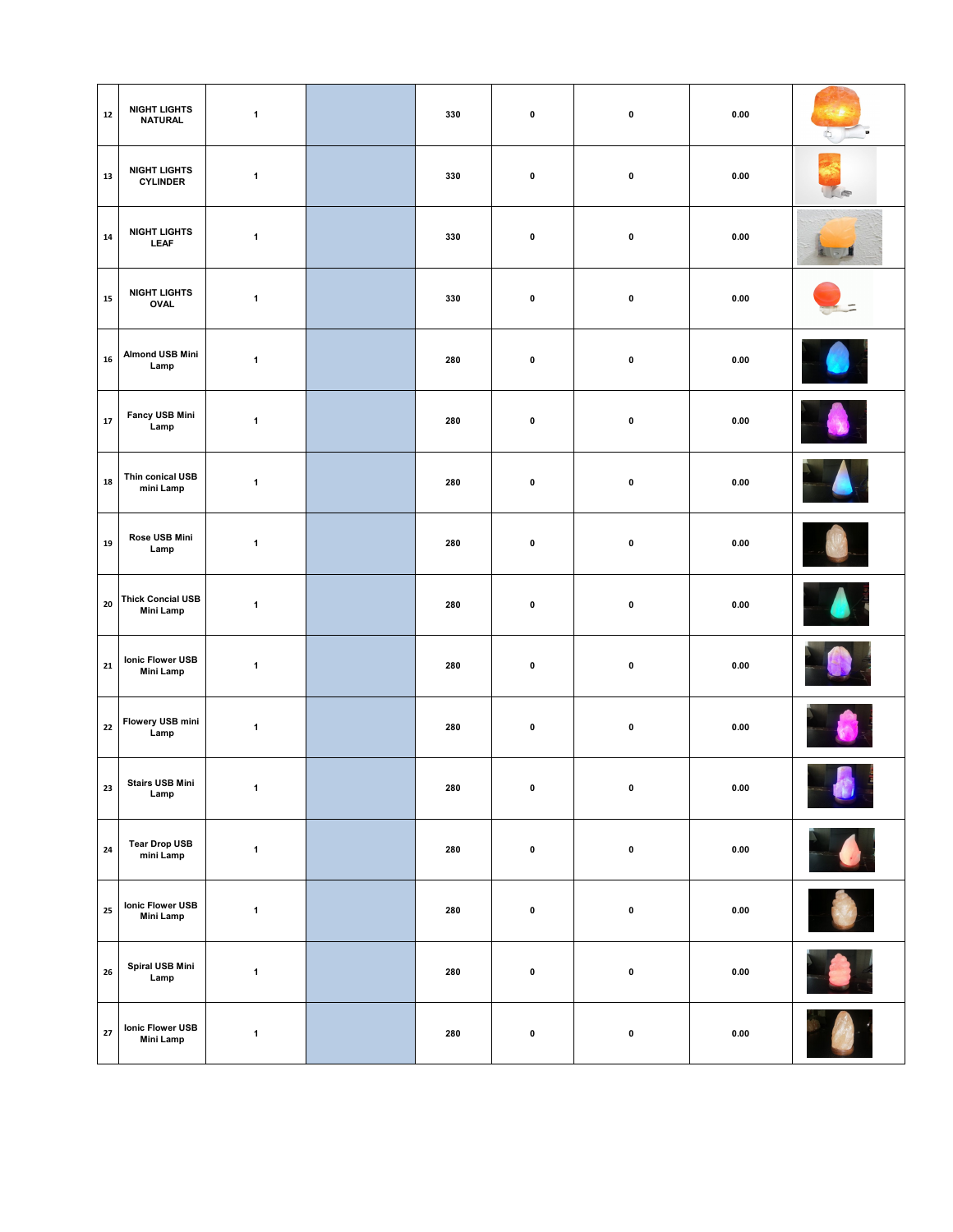| 28           | Peaky Spiky USB<br>Mini Lamp              | $\mathbf{1}$ |           | 280    | $\pmb{0}$                  | $\pmb{0}$ | 0.00       |  |
|--------------|-------------------------------------------|--------------|-----------|--------|----------------------------|-----------|------------|--|
| 29           | Ionic Flower USB<br><b>Mini Lamp</b>      | $\mathbf{1}$ |           | 280    | $\pmb{0}$                  | $\pmb{0}$ | $\bf 0.00$ |  |
| 30           | <b>Tulip Flower USB</b><br>Mini Salt Lamp | $\mathbf{1}$ |           | 280    | $\pmb{0}$                  | $\pmb{0}$ | 0.00       |  |
| 31           | Spiral 1 USB Mini<br>Salt lamp            | $\mathbf{1}$ |           | 280    | $\pmb{0}$                  | $\pmb{0}$ | 0.00       |  |
| 32           | Leafy USB Mini<br>Salt Lamp               | $\mathbf{1}$ |           | 280    | $\pmb{0}$                  | $\pmb{0}$ | 0.00       |  |
| 33           | <b>Block USB Mini</b><br><b>Salt Lamp</b> | $\mathbf 1$  |           | 280    | $\pmb{0}$                  | $\pmb{0}$ | $\bf 0.00$ |  |
| 34           | <b>Dual Pointy USB</b><br>Mini Salt Lamp  | $\mathbf{1}$ |           | 280    | $\pmb{0}$                  | $\pmb{0}$ | 0.00       |  |
| 35           | ionic Rose USB<br>Mini Salt lamp          | $\mathbf{1}$ |           | 280    | $\pmb{0}$                  | $\pmb{0}$ | 0.00       |  |
|              | <b>SUBTOTAL</b>                           |              | $\pmb{0}$ | 10,000 | $\pmb{0}$                  | $\pmb{0}$ | $\pmb{0}$  |  |
|              |                                           |              |           |        | <b>HIMALAYAN SALT TILE</b> |           |            |  |
| $\mathbf 1$  | TILE (1-4-8 Inches)                       | $1.3$        |           | 70     | $\pmb{0}$                  | $\pmb{0}$ | $\bf 0.00$ |  |
| $\mathbf{2}$ | TILE (2-4-8 Inches)                       | 2.5          |           | 110    | $\pmb{0}$                  | $\pmb{0}$ | $\bf 0.00$ |  |
| $\mathbf 3$  | TILE (1.5-8-12<br>Inches)                 | $5.5\,$      |           | 490    | $\pmb{0}$                  | $\pmb{0}$ | 0.00       |  |
| $\pmb{4}$    | TILE (2-8-12<br>Inches)                   | 7.3          |           | 620    | $\pmb{0}$                  | $\pmb{0}$ | $\bf 0.00$ |  |
|              | <b>SUBTOTAL</b>                           |              | $\pmb{0}$ | 1,290  | $\pmb{0}$                  | $\pmb{0}$ | $\pmb{0}$  |  |

|                | <b>HIMALAYAN SALT SOAP</b>                             |     |   |     |   |              |      |  |  |
|----------------|--------------------------------------------------------|-----|---|-----|---|--------------|------|--|--|
| 1              | <b>SALT SOUP FOR</b><br>BATH (1.25-2.25-<br>3.5Inches) | 0.5 |   | 60  | n | 0            | 0.00 |  |  |
| $\overline{2}$ | <b>SHOT GLASS</b>                                      |     |   | 260 |   | <sup>0</sup> | 0.00 |  |  |
|                | <b>SUBTOTAL</b>                                        |     | 0 | 320 |   |              |      |  |  |

| <b>TOTAL</b><br>10172 |  | 39,960 |  |  |  |  |
|-----------------------|--|--------|--|--|--|--|
|-----------------------|--|--------|--|--|--|--|